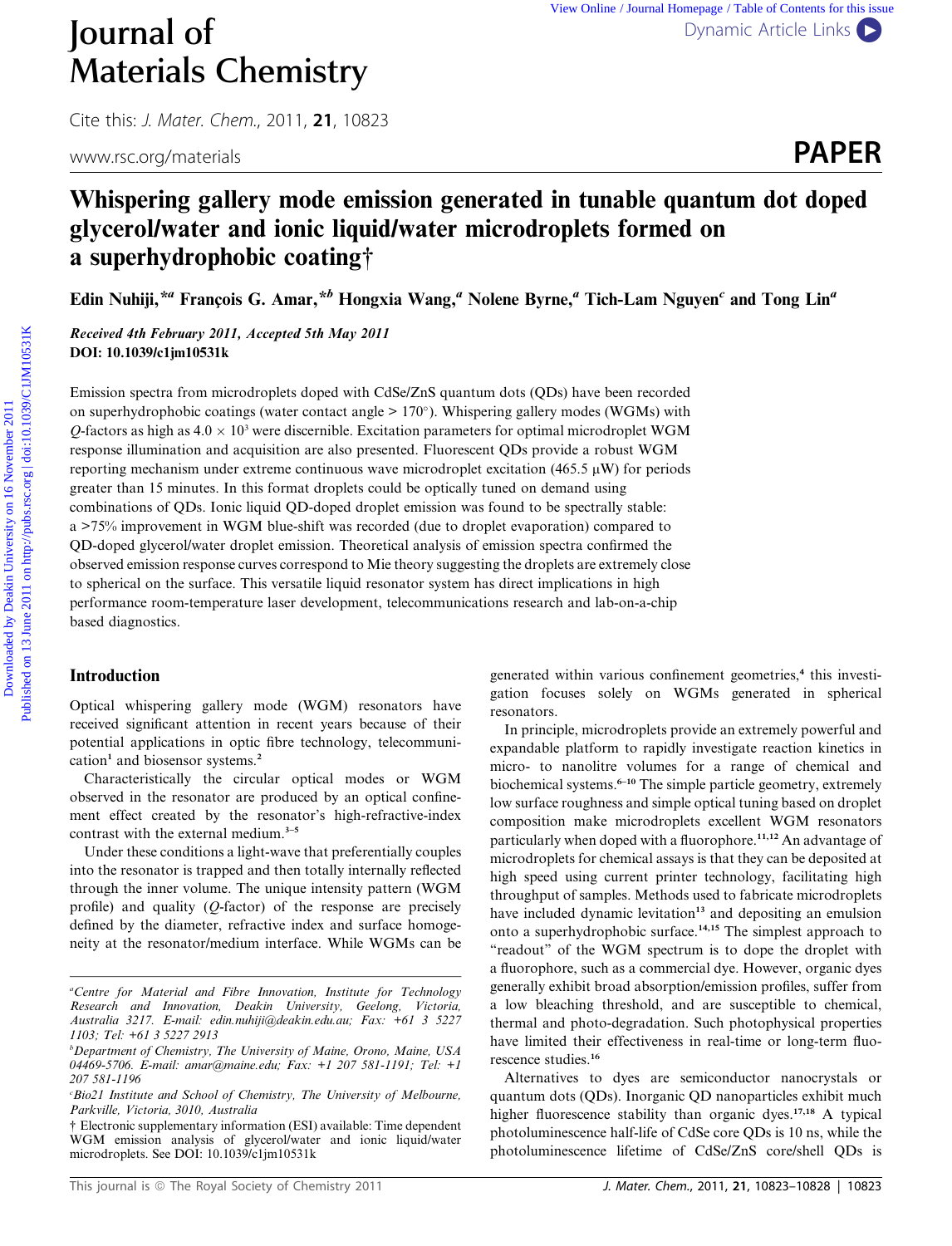typically between 30 and 40 ns at room temperature. QDs have a large absorption cross-section and quantum yields of up to 80% have been reported.<sup>19–21</sup> In addition, ODs with various emission profiles can be easily synthesized by controlling the particle size, also QD–QD pair constructs do not exhibit FRET.<sup>22</sup> These fluorescent properties make QDs robust alternatives to dyes for fluorescence based WGM reporting systems.<sup>23,24</sup> Recently QDs were successfully utilized to report WGM emission in a dynamically levitated droplet, however the system could only accommodate a single microdroplet.<sup>25</sup>

In this paper we demonstrate that close to spherical microdroplets can be easily prepared on very hydrophobic surfaces. These droplets exhibit stable WGMs for at least 15 minutes. We also describe for the first time the use of an ionic liquid WGM resonator, which minimizes issues of droplet evaporation. Spectra collected from excited microdroplets may contain more than 60 discernible fluorescent modes with Q values of  $4.0 \times 10^3$ . Superhydrophobic coatings ensure the droplet is close to spherical, which facilitates fitting of the WGM spectra to light scattering theory.

# Materials and methods

#### **Materials**

Cover slips (24  $\times$  50 mm) were purchased from ESCO, Biolab Scientific, Australia. Glycerol  $(n 1.47)$  was purchased from Ajax Finechem, Australia and Milli-Q grade ( $R > 18$  M  $\Omega$  cm) water was used throughout. An atomizer was acquired from The Perfume Connection, Australia. CdSe/ZnS core/shell QD nanocrystals were synthesized following methods reported by van Embden and Jasieniak et al.,<sup>26–28</sup> and they were phase-transferred into water using an amphiphilic polymer as prescribed by Lees and co-workers.<sup>29</sup> Green, yellow, orange and red emitting CdSe/ ZnS QDs utilized in the experiments described in this exhibited emission maxima at  $\lambda_{\text{max}}$  522 nm (green);  $\lambda_{\text{max}}$  572 nm (yellow);  $\lambda_{\text{max}}$  615 nm (orange);  $\lambda_{\text{max}}$  622 and 631 nm (red). Aliquots of QDs were taken from a 10  $\mu$ M stock solution. Anhydrous trifluoromethanesulfonic acid was purchased from Fluka and triethylamine was purchased from Sigma Aldrich; both were used as received.

#### Instrumentation

WGM acquisition set-up. Droplet imaging was carried out with a FV-500 Olympus Fluoview laser Scanning Microscope IX71 (Olympus, USA). Emission spectra were collected with a Triax 550 imaging spectrograph equipped with a liquid nitrogen cooled (137 K) CCD (Jobin Yvon, USA). Microdroplets were resolved and excited in the upright geometry, through an Olympus UPlanSApo 100XO objective, N.A. 1.4, working distance  $0.13$  mm (Scheme 1) using an 80  $\mu$ m pinhole. Particles were excited with a focused laser beam 488 nm (Melles Griot, USA). The incident power was typically 465.5  $\mu$ W. Emission signals were typically collected with the wavelength centre point at 600 nm (depending on the QD emission profile) through a 515 nm cut-off filter with a 2 s integration time.

Scanning electron microscopy. Scanning electron microscopy analyzed substrates were first coated with a conductive layer of



Scheme 1 Microdroplet WGM acquisition set-up. A confocal system was used to examine single microdroplets formed on the superhydrophobic surface. The WGM response was recorded with a Triax 550 spectrometer (0.05 nm spectral resolution) and a LN2CCD. In an actual single field of view 10–30 microdroplets could be identified.  $IO =$  immersion oil; SSC = superhydrophobic surface coating;  $CG = cover-class; MD = microdroplet; MS = microscope stage;$  $MO =$  microscope objective (Olympus UPlanSApo 100 XO).

gold using a gold sputter coater. Images were then collected with a Supra 55 VP, with a beam voltage of 15 keV under high vacuum (Carl Zeiss, Germany).

#### **Methods**

(a) Preparation of superhydrophobic coatings on a cover-glass. The superhydrophobic surface on a cover-glass was prepared using a silica particulate solution previously developed by our research team.<sup>30</sup> In the preparation, tetraethylorthosilicate (TEOS, 5 mL) and tridecafluorooctyl triethoxysilane (FAS, 1 mL) were dissolved in 25 mL of ethanol. The solution was combined with an ammonium hydroxide/ethanol solution (6 mL of 28% NH<sub>3</sub> $\cdot$ H<sub>2</sub>O in 25 mL of ethanol), and stirred intensively at room temperature for 12 hours. The prepared colloidal suspension contains silica nanoparticles ( $(CH_2)_2(CF_2)_5CF_3$ ) between *ca*. 50 and 150 nm. The milky mixture was then subjected to 30 minutes of ultrasonic treatment (VCX750 Sonics & Materials Inc.). To prepare the superhydrophobic surface on the coverglass, a clean cover-glass slip was completely dipped in the synthesized coating solution, followed by drying at room temperature. After curing at 110 °C for 1 h, the coated glass was ready for further use. The water contact angle (WCA) of these surfaces was measured utilizing a contact angle meter (KSV CAM101 Instruments Ltd) typically in the range of 170–176.

(b) Ionic liquid synthesis preparation. Equimolar amounts of anhydrous trifluoromethanesulfonic acid were added drop wise to triethylamine. The neutralization reaction was carried out by cooling the amine solution to  $-78$  °C using an acetone/dry-ice bath. The mixture was stirred at room temperature for several hours. The mixture was then vacuum dried for 24 h at 60 $\degree$ C.

(c) Quantum-dot doped microdroplet solution preparation. A solution of glycerol and Milli-Q was combined in a 10/90 ratio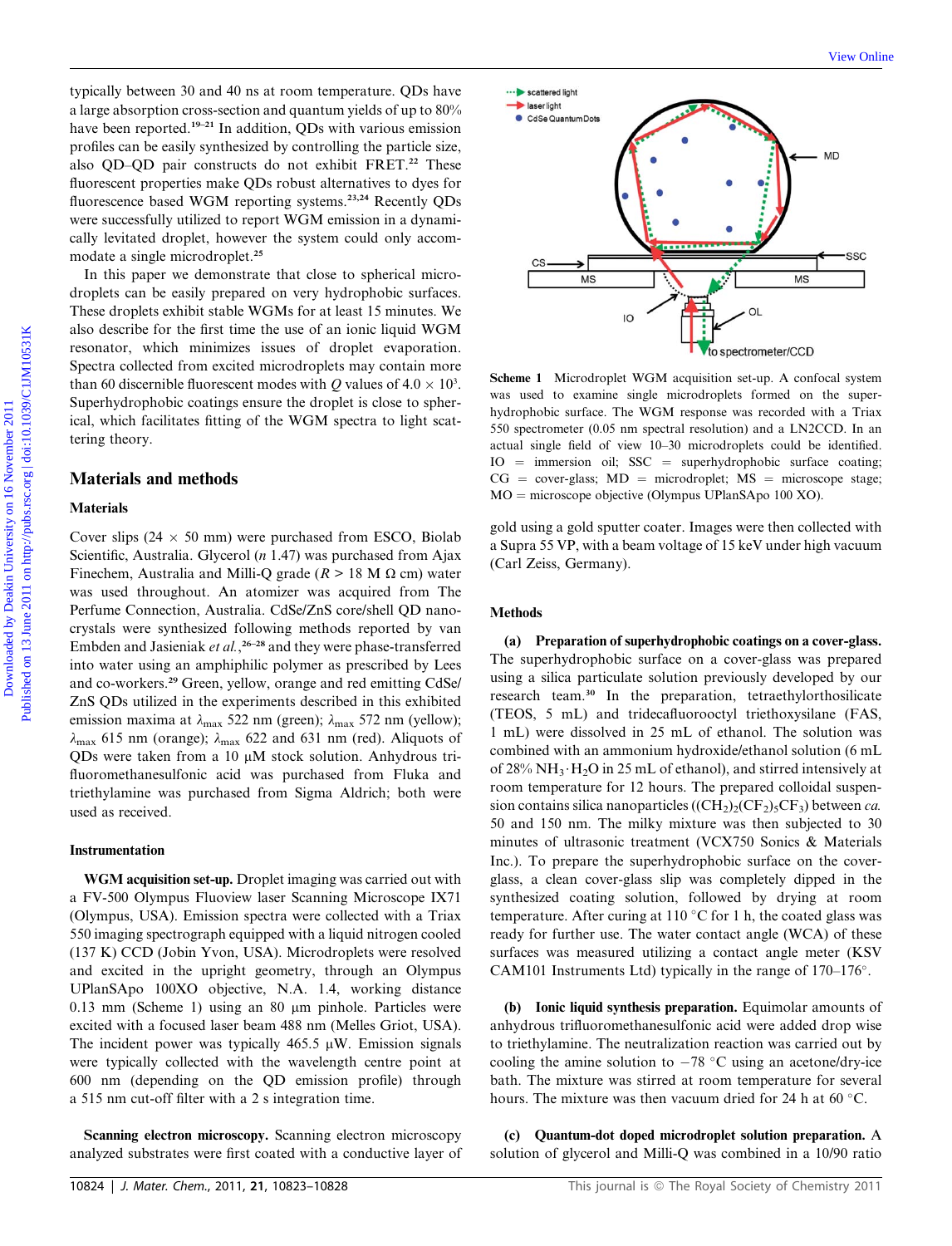(v/v) and vortexed. Once the solution became homogeneous, an aliquot of  $50-100 \mu L$  of water soluble CdSe/ZnS core–shells was mixed with the solution and vortexed for 1–2 minutes. Finally the solution was transferred to a fragrance atomizer for microdroplet generation. The aliquot of QDs was typically combined with a 10 mL volume of the glycerol/water solution which resulted in a final QD concentration of  $0.05-0.1$   $\mu$ M in the microdroplets. The QD-doped ionic liquid solution was prepared using a 50/50, v/v volumetric ratio and the QD volume as utilized above, then vortexed for 2 minutes. Spray deposition routinely produced glycerol/water and ionic liquid/water droplets on the superhydrophobic coating of typical  $D$  5–15  $\mu$ m. According to Kiraz et al.<sup>31</sup> the glycerol/water microdroplets quickly reach a size equilibrium caused by rapid water evaporation (90% glycerol final microdroplet composition). In effect the ionic liquid microdroplets exhibit a similar outcome.

(d) Mathematical modeling of whispering gallery mode spectra and particle analysis. The particle diameter was first approximated from confocal fluorescence intensity images using the ImageJ software.<sup>32</sup> Specifically a 7 point smoothing analysis was completed at angular positions  $0^\circ$ ,  $45^\circ$ ,  $90^\circ$  and  $135^\circ$  about the particle periphery to determine the intensity cut-off region (i.e. visual microdroplet diameter). This analysis provides a strict lower bound to the droplet's diameter: for the droplet whose spectrum is shown in Fig. 4 this value is  $8280 \pm 130$  µm. Spectral profiles and the droplet diameter were finally characterized with a WGM fitting routine based on Mie theory.<sup>33</sup> The routine is based on the formulation of Probert-Jones<sup>34</sup> and adds full analytic derivatives to a prior code developed by the Bieske group.35,36 The approximate formulae of Lam et al., are used for bracketing of roots.<sup>37</sup> The index of refraction (real part) of a 90/10 glycerol/water solution (20 $^{\circ}$ C) is given by the relation  $n = 1.447 + 3970\lambda^{-2}$  by fitting to data for glycerol and water given in the literature.<sup>31,38</sup> Barnes et al.<sup>39</sup> demonstrate that for their nominal 7.0 μm glycerol droplets, WGMs of radial mode order 2 dominate the spectrum. The final assignments shown in Fig. 5 were made by adjusting the angular mode numbers of a sequence of TE and TM peaks while minimizing the deviation in calculated peak positions by varying the microdroplet radius and the index of refraction parameters.

#### Results and discussion

# **Overview**

In Fig. 1a, high-resolution SEM micrographs of the silica coated surfaces are presented. The hydrophobicity of the coated coverglass was then determined using a WCA tester. The photograph in Fig. 1b shows a water droplet on the superhydrophobic surface with a measured contact angle of  $170 \pm 2^{\circ}$ . The very high contact angles are due to the combination of high coating porosity and the perfluorinated alkane surface chemistry. A typical emission spectrum of a QD-doped droplet (Q-factor  $4.0 \times 10^3$ ) is presented in Fig. 1c, together with a typical emission signal acquired from a control droplet (no QDs;  $D$  6.75  $\mu$ m), which demonstrates the absence of background luminescence with our detection system. Fig. 1d shows fluorescence images of droplets doped with red, orange and green QDs.



Fig. 1 Superhydrophobic coating characterization. From top of panel (a) low and high resolution SEM images of superhydrophobic coated cover-glass; (b) image of a water droplet on the fluorinated silica surface; (c) typical emission spectrum from a QD-doped microdroplet and the emission from an un-doped microdroplet and (d) typical fluorescence images of microdroplets doped with red, orange and green QDs.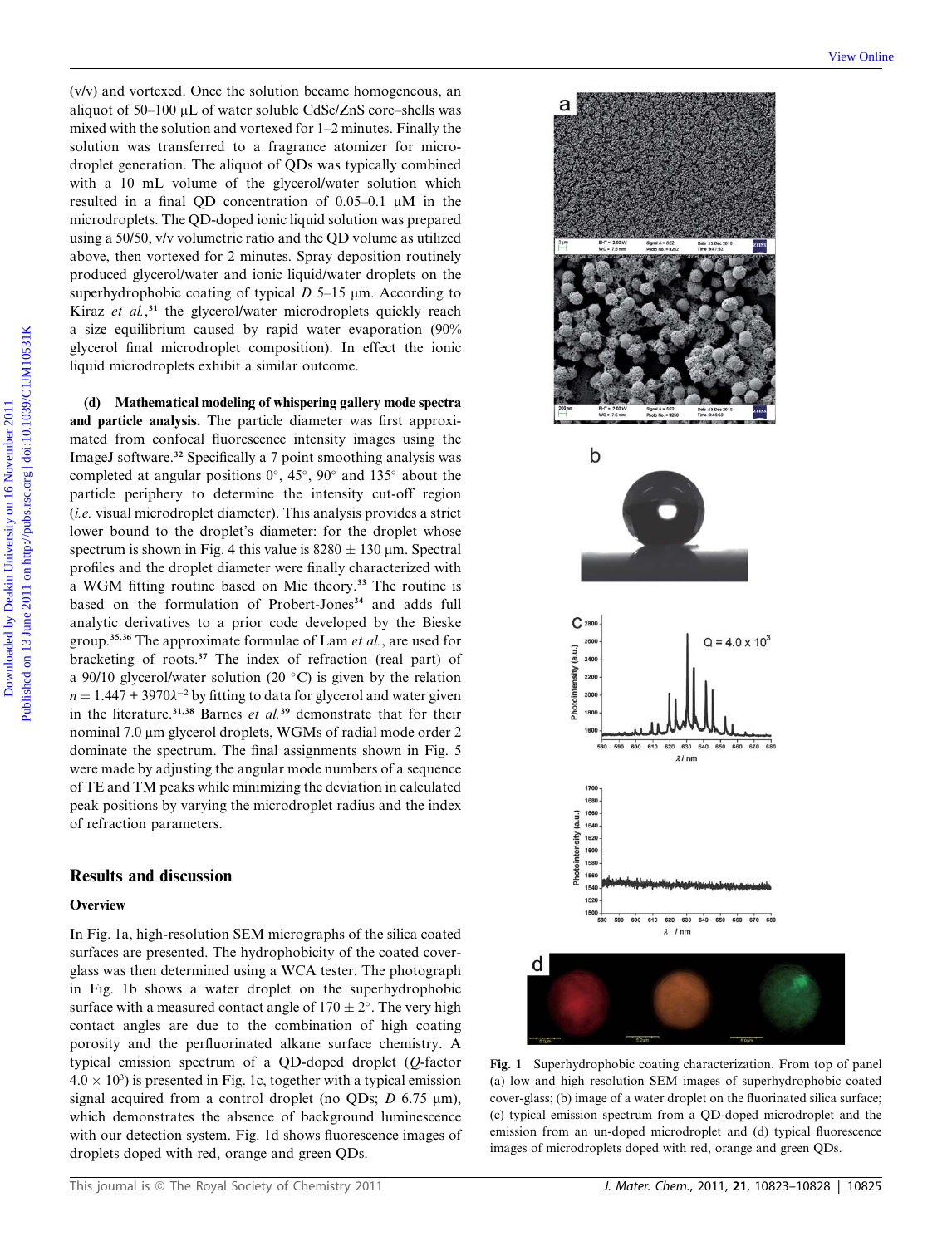#### Position sensitive mode coupling

The confocal system enables selection of the excitation point to a spatial resolution of  $0.3 \mu m$  which is 30 times smaller than the typical droplet diameter. Excitation point selectivity was then utilized to explore the emission response at various selected points at the circumference of a droplet (Fig. 2) and determine an optimal WGM illumination position. A reference droplet transmission image indicates the selected excitation positions assigned about the droplet periphery at  $0^\circ$ ,  $45^\circ$ ,  $90^\circ$ ,  $135^\circ$ ,  $180^\circ$ ,  $225^{\circ}$ ,  $270^{\circ}$  and  $315^{\circ}$  (Fig. 2a). Emission data were collected at each assigned position using the maximum-excitation energy with a 2 s integration time (Fig. 2b). The example shows a large spectral variation in the shape and profile of each collected emission signal. While the variables that control this result were not clearly understood, the follow-up experiments utilized a fixed  $0^{\circ}$  excitation position for microdroplet excitation to minimize the variability and maximize the WGM acquisition quality. **Position sensitive mode coupling.** View these contained priori times are applied by Deal of 0.3 and which is 3 doits weaked that the selection of the second of the contained by the selection of the selection of the selec

#### Photostability tests

The WGM stability was measured under continuous excitation (>15 min) Fig. 3. A single microdroplet was exposed to continuous excitation (laser beam power 100%, 465.5  $\mu$ W) for 20 minutes. The droplet exposure time (20 min) was selected to demonstrate an extended period of droplet illumination compared to excitation periods used with dye based systems (<2 s). All the initial WGM peaks could still be identified and did not shift significantly following photolysis. These results show



Fig. 2 Position dependent spectroscopic analysis. (a) Schematic of selected laser beam excitation positions relative to microdroplet transmission image; a droplet was excited at angular labeled positions  $(+) 0^\circ$ , 45°, 90°, 135°, 180°, 225°, 270° and 315° about the boundary of the particle (white dashed line); (b)  $7.53 \mu m$  droplet doped with  $522 \mu m$  green emitting QDs.



Fig. 3 WGM reporting performance. A 12.24 µm droplet was continuously excited (laser output energy  $465.5 \,\mathrm{\upmu W}$ ) and emission spectra were collected at 0 s, 300 s, 600 s, 900 s and 1200 s (ESI†); spectral overlay emission response plot of WGM emission acquired at time 0 s (black spectrum) and 1200 s (grey spectrum).

prolonged excitation of the microdroplet under extreme laser energy does not compromise WGM emission intensity and shape information.

#### Broad spectral range afforded by QDs

To illustrate the droplet WGM tunability, microdroplets doped with various combinations of emitting QDs were investigated. In Fig. 4 the spectrum acquired from a microdroplet doped with a mixture of QDs, green ( $\lambda_{\text{max}}$  522 nm), yellow ( $\lambda_{\text{max}}$  572 nm), orange ( $\lambda_{\text{max}}$  615 nm) and red emitting ( $\lambda_{\text{max}}$  631 nm) QDs is presented. For the selected 8.46  $\mu$ m droplet more than 40 fluorescent modes are identifiable.

#### Detailed characterization of WGM yields size information

Theoretical characterization of WGM response curves was carried out in order to determine an accurate microdroplet diameter and index of refraction. Fig. 5 shows a portion of the spectrum of Fig. 4 between the wavelengths of 555 and 595 nm. The fitting procedure described above yielded best fit parameters for the diameter and index of refraction of the microdroplet with the assignments indicated for the nine selected WGMs. All labeled modes are of radial order 2 and have angular mode numbers from 57 to 53. Table 1 compares the experimental



Fig. 4 Emission response acquired from a single microdroplet (D 8.46 µm) doped with a mixture of QD samples ( $\lambda_{\text{max}}$  522 nm,  $\lambda_{\text{max}}$ 572 nm,  $\lambda_{\text{max}}$  615 nm and  $\lambda_{\text{max}}$  631 nm). The corresponding fluorescence emission envelopes for each QD set are overlaid.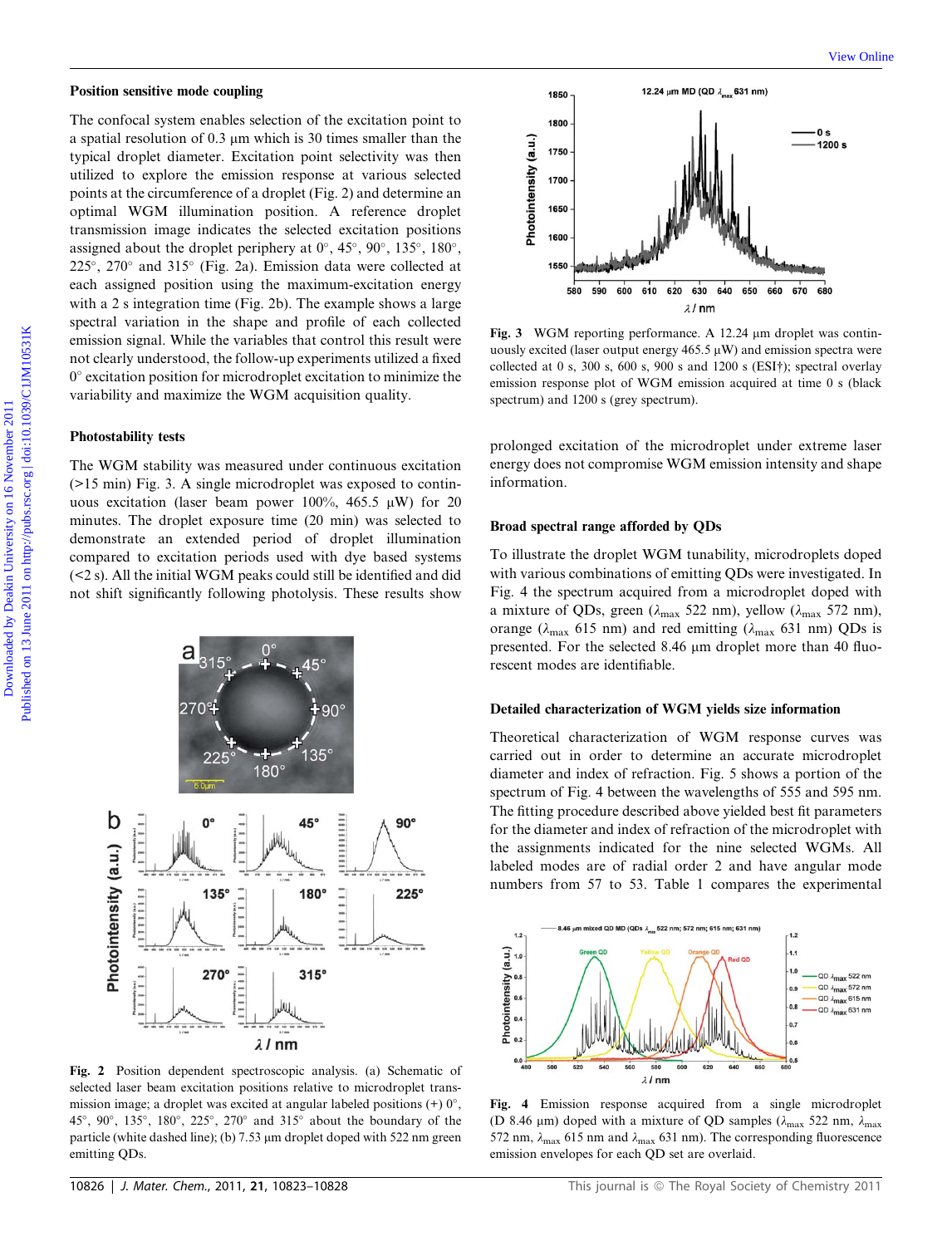

Fig. 5 Theoretical WGM emission characterization. Selected modes from the spectrum Fig. 4 are labeled for the spectral range between 559 and 595 nm.

 $\lambda(\lambda_{\mathrm{exp}})$  and calculated  $\lambda(\lambda_{\mathrm{calc}})$  positions for the 8.46 µm droplet. An absolute average deviation value of 0.095 nm and the maximum deviation 0.25 nm were calculated for the 9 lines utilized in the fit. Best fit parameters yield the droplet diameter  $=$ 8.456  $\mu$ m and the index of refraction,  $n = 1.365 + 29292 \lambda^{-2}$ . This derived diameter is larger than the lower bound found from visual analysis and the index of refraction is reasonably consistent with the literature value given in the Methods section (d) above. Note that the average index of refraction over the spectral range in the fit is  $n = 1.453$  which corresponds to a glycerol composition of 85.4% by volume.

#### Ionic liquid microdroplets

Glycerol/water microdroplets support high-Q WGM emission in air, however droplet instability due to evaporation (ESI†) still presents a limitation. To obviate this difficulty, ionic liquid microdroplets were also investigated (i.e. without altering the platform). Ionic liquids are non-volatile solvents well known for their stability at room temperature, recyclability and tunability (*i.e.* refractive index, viscosity).<sup>40-42</sup> In addition ionic liquids support fluorescence emission of excited water stabilized CdSe/ ZnS QDs ( $\lambda_{\text{max}}$  622 nm) and are also reported to improve QD emission properties.<sup>43,44</sup> Fig. 6 presents a typical WGM signal

Table 1 Experimental and calculated peak maxima are compared for the WGMs labeled in Fig. 5. An absolute average deviation is 0.095 nm and the maximum deviation is 0.25 nm. Best fit parameters yield the microdroplet diameter  $= 8.456 \mu m$  and the average index of refraction over this spectral range,  $n = 1.453$ 

| $\lambda_{exp}$ | Mode assignment | $\lambda_{\text{calc}}$ | $\lambda_{\text{calc}}$<br>. $\lambda_{\rm exp}$ |
|-----------------|-----------------|-------------------------|--------------------------------------------------|
| 559.46          | $TE_{57}^2$     | 559.60                  | 0.13                                             |
| 562.85          | $TM_{56}^2$     | 562.78                  | $-0.06$                                          |
| 567.38          | $TM_{56}^2$     | 567.42                  | 0.04                                             |
| 570.90          | $TM_{55}^2$     | 570.77                  | $-0.12$                                          |
| 575.56          | $TM_{55}^2$     | 575.52                  | $-0.04$                                          |
| 579.14          | $TM_{54}^2$     | 579.04                  | $-0.09$                                          |
| 583.93          | $TM_{54}^2$     | 583.89                  | $-0.04$                                          |
| 587.36          | $TM_{53}^2$     | 587.61                  | 0.25                                             |
| 592.64          | $TM_{53}^2$     | 592.57                  | $-0.07$                                          |



Fig. 6 Ionic liquid resonator. Typical QD ( $\lambda_{\text{max}}$  622 nm) doped ionic liquid droplet emission response generated on the superhydrophobic interface.

generated from an immobilized single QD-doped ionic liquid microdroplet. Preliminary results have shown that QD-doped ionic liquid droplets exhibit a significant improvement in WGM blue-shift following continuous beam excitation in air  $(t = 20 \text{ min})$  compared with glycerol–water droplets (ESI†). A wide range of solutes including proteins and oligonucleotides dissolve in ionic liquids, and these data suggest ionic liquids may be an ideal platform for long term droplet studies of WGMs.

# **Conclusions**

Spray deposition of QD doped microdroplets produces close-tospherical liquid drops exhibiting whispering gallery modes with *Q*-factors up to  $4.0 \times 10^3$ .

Simulated spectra using Mie theory were in good agreement with experiment. Microdroplets composed of QD doped ionic liquids were found to exhibit even longer spectral stability, due to reduced evaporation rates irrespective of QD reporter concentration. Size estimation of more than 100 lased microdroplets suggests the typical droplet diameter which supports high  $Q$ WGM emission is  $9.65 \mu m$ . The high sensitivity of the WGM spectra to small changes in refractive index and temperature provides a general pathway for studying chemical reactions in microspaces.

### Acknowledgements

Edin Nuhiji thanks Dr Alison Funston of Monash University, Australia for her invaluable microscope support and participation in countless enlightening scientific discussions. François G. Amar thanks Evan Bieske and Phil Wearne for introducing him to WGMs and Sam Hess for a useful discussion.

#### Notes and references

- 1 Y. P. Rakovich and J. F. Donegan, Semicond. Sci. Technol., 2007, 22, 145–148.
- 2 E. Nuhiji and P. Mulvaney, Small, 2007, 3, 1408–1414.
- 3 A. M. Armani, R. P. Kulkarni, S. E. Fraser, R. C. Flagan and K. J. Vahala, Science, 2007, 317, 783–787.
- 4 K. J. Vahala, Nature, 2003, 424, 839–846.
- 5 E. Nuhiji and P. Mulvaney, Nat. Mater., 2007, 6, 546.
- 6 I. Shestopalov, J. D. Tice and R. F. Ismagilov, Lab Chip, 2004, 4, 316– 321.